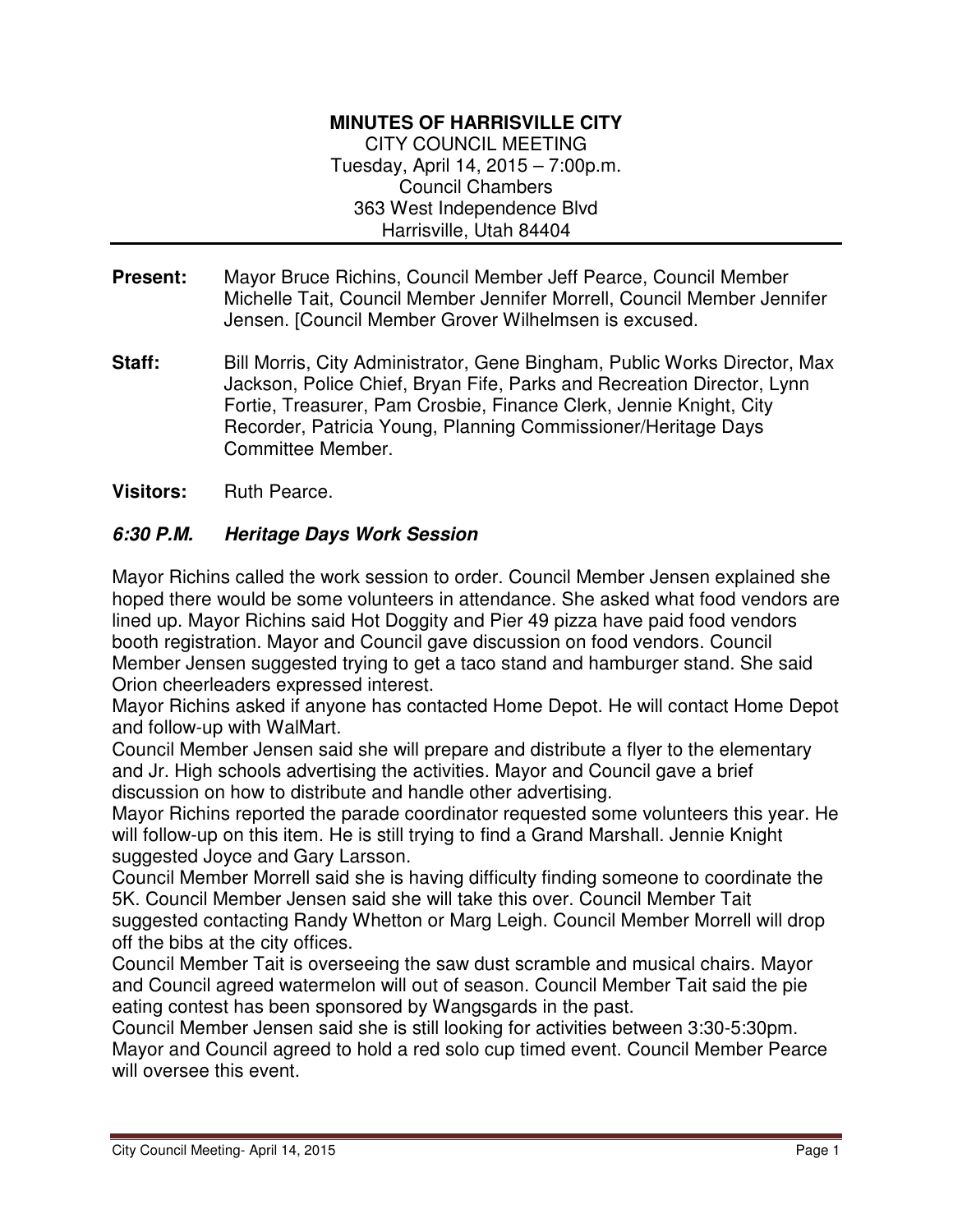Council Member Jensen is soliciting bids for a sound system provider. Mayor Richins pointed out this is an all day commitment beginning at 9am and running through the fireworks.

[Pat Young arrived]

Council Member Jensen said Pat Young is coordinating the regular vendor booths, but not the food vendors. Pat Young asked if Council would like her to solicit prizes as she has done in the past. Mayor Richins confirmed they do need to collect prizes. Council Member Jensen said she was hoping for more volunteers to help with this effort. Ruth Pearce said Camping World donated a two propane stove for Bingo.

Mayor and Council gave discussion on soliciting more prizes and contacting the donation list from last year's event.

# **7:00 P.M. CITY COUNCIL MEETING**

# **1. Call to Order.**

Mayor Richins called the meeting to order and welcomed all visitors.

## **2. Opening Ceremony.**

Council Member Tait led the pledge of allegiance and conducted the opening ceremony.

## **3. Consent Items.**

**a.** Approve the minutes of March 24, 2015 as presented.

Council Member Pearce asked for Alicia Davis to be added to the attendance roll as staff.

#### **MOTION: Council Member Tait motioned to approve the consent items for April 14, 2015 with correction. Council Member Pearce seconded the motion. All Council Members voted aye. Motion passed.**

## **4. Business Items.**

**a.** Discussion/possible action to approve amendment to Golf View Townhomes Phase 2 Escrow Agreement.

Bill Morris said Keith Buswell had a conflict in his schedule and will not be in attendance. He read his correspondence with Wadman Corporation attorney Steve Noel who put together an amendment to the original escrow agreement. They are requesting the release of escrow action be made and any other issues or related documents can be figured out at a later date with staff. Council Member Pearce asked if the monetary amount is reflected correctly. Mayor Richins pointed out this states the amount including any interest.

**MOTION: Council Member Tait motioned to approve the amendment to Golf View Townhomes Phase 2 Escrow Agreement and authorize staff to prepare the proper documents. Council Member Pearce seconded the motion. A Roll Call vote was taken.**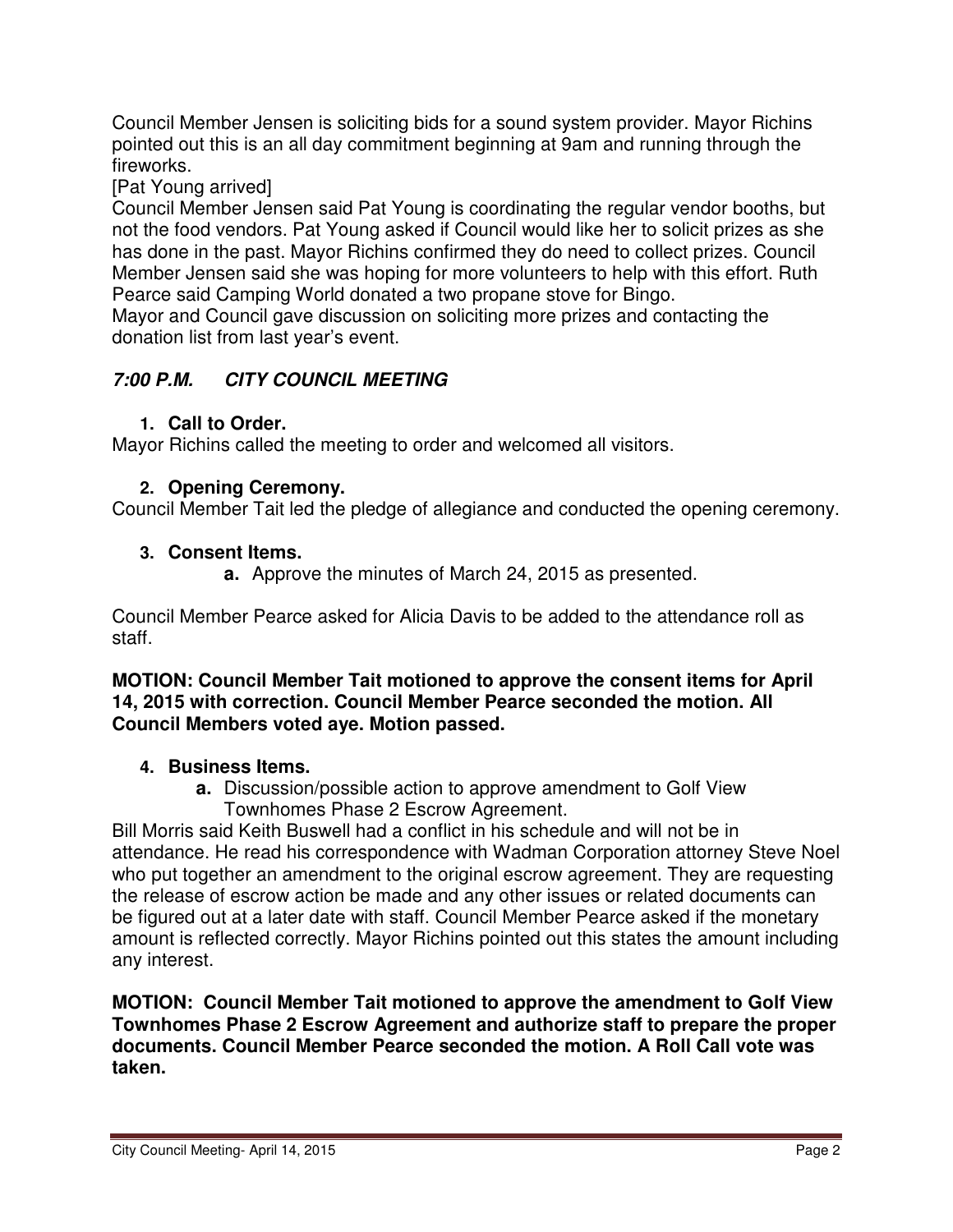**Council Member Tait Yes Council Member Pearce Yes Council Member Jensen No Council Member Morrell Yes** 

#### **Motion passed 3-1.**

**b.** Discussion/possible action to approve Harrisville City Resolution 15-04; An Interlocal Agreement between Harrisville City and Weber County for Certain Election Services.

Bill Morris explained this resolution is adopting the interlocal agreement to hold a hybrid election in conjunction with the county. Because Weber County will be proposing a tax increase for transportation, they will coordinate with our municipal election. This interlocal agreement includes both the municipal election and the proposed county transportation tax. Ballots will be mailed to all registered voters and we will also have a small vote center here at city hall. We are anticipating a 50% turnout. If we have a primary election this would be held all on our own. Bill Morris recommended approval of this resolution.

Council Member Pearce asked if the year needs to be included. Council Member Jensen asked if an agreement must be approved each year. Bill Morris responded yes, this interlocal agreement expires in January 2016.

**MOTION: Council Member Tait motioned to approve Harrisville City Resolution 15-04; an Interlocal Agreement between Harrisville City and Weber County for certain election services. Council Member Jensen seconded the motion. A Roll Call vote was taken.** 

**Council Member Tait Yes Council Member Pearce Yes Council Member Jensen Yes** 

#### **Motion Passed 3-0 [Council Member Morrell abstained from the vote due to her employment with Weber County.]**

#### **c.** Farmer's Market Presentation

Council Member Tait gave a presentation introducing the Harrisville's Farmer's Market Homegrown Harvest. She explained why Harrisville City is a perfect location to have a farmer's market due to the strong sense of community, the self-sufficient legacy, entrepreneurial spirit, and the encouraging commerce.

The core values of the market are to have local, homegrown produce, crafts, food and entertainment. This will be a family oriented destination for participants. Through sponsorship they would like to showcase small businesses and cultivate talents in the community. Some of the groundwork they have accomplished is creating a rules and regulations, outlining licensing procedures, finding avenues for advertising and having an action plan. They would also like to apply for a grant. Bill Morris offered to help with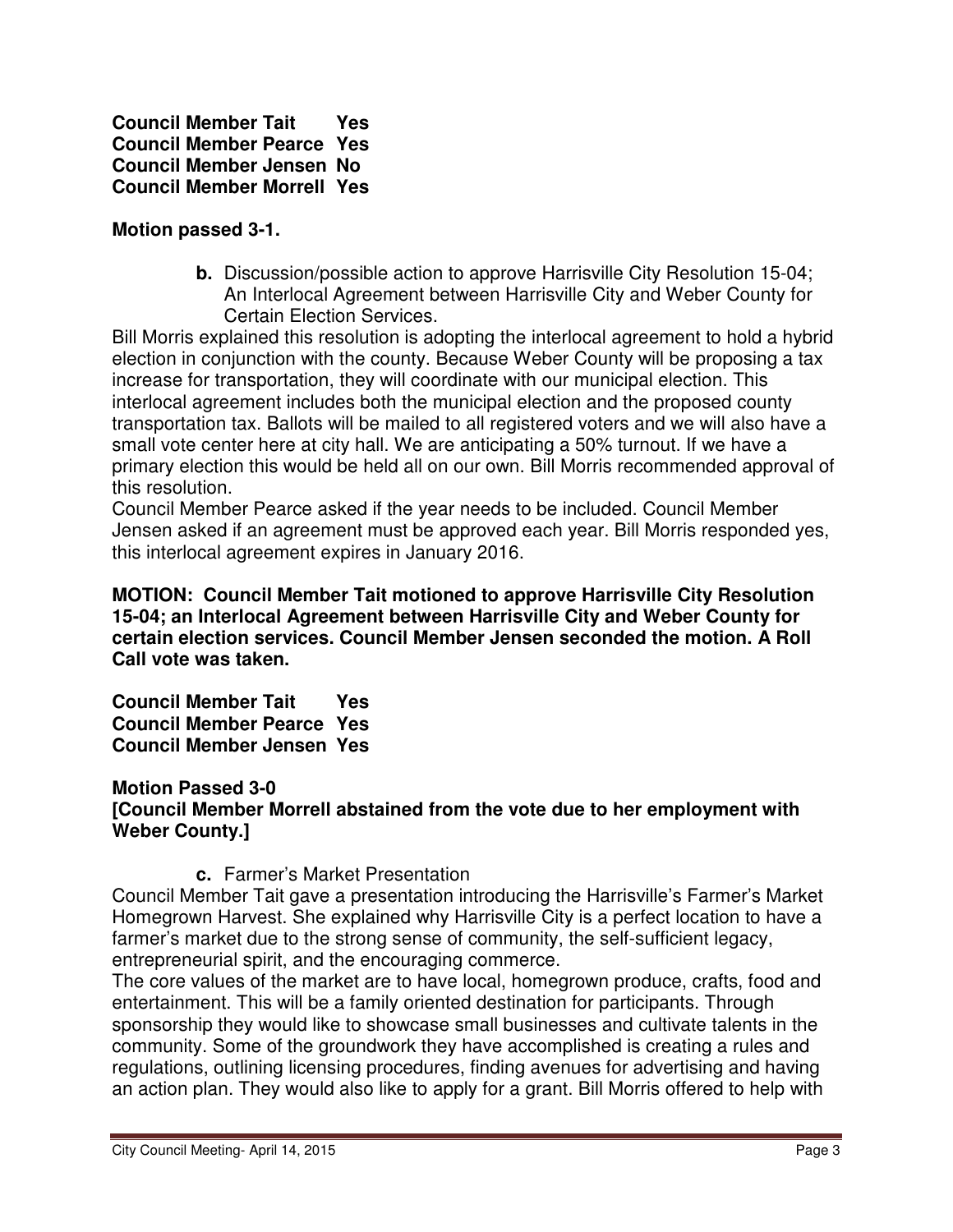the grant application. The farmers market would include vendors from Harrisville and other surrounding cities, volunteers, and performers.

Goals that have been set to accomplish are encouraging a large community attendance, having great products available with local investments, and a level of professionalism. The farmer's market will be held Thursday evenings from 5:30-8:30pm beginning July 16<sup>th</sup> and running through September 3<sup>rd</sup>. Council Member Tait encouraged Council to be informed, get involved, and help generate interest.

Mayor Richins asked if she has a half sheet flyer available for distribution. Bill Morris suggested coordinating with the provider of the movie in the park. Council Member Tait said she reached out to the movie in the park providers but they enjoy giving away free items and would not want to conflict with the Farmer's Market sales. Mayor Richins asked how sales tax will work. Council Member Tait said if vendors sell their own items, there is no sales tax requirement. If they make their produce into a product, they must pay sales tax. Council Member Tait explained this is a great opportunity to try this new market; and her son is working on this as his internship project.

Council Member Jensen asked if they are looking towards the future. Council Member Tait said that will be based on what happens this season. Council Member Jensen suggested advertising at Heritage Days. Council Member Tait said her son, Brody, would like a booth. She has lined up the youth city council to help with chalk board art. There is not another market in this area other than the Ogden Farmer's market.

# **5. Public Comments - (3 minute maximum)**

Ruth Pearce, 295 E 1150 N, wondered what the status is on Larsen Lane. She said traffic was backed up to the intersection at Highway 89 to get down Larsen Lane the other day. This is a congested area and she would like to know about the progress on this project.

# **6. Mayor/Council Follow-up:**

Mayor Richins wanted to recognize Council Members Tait and Jensen along with the Youth City Council for another great Easter egg hunt. He received a lot of notes of appreciation. Council Member Tait said she documented all of the steps to run the Easter egg hunt and will email it to Jennie for future reference.

Mayor Richins officially recognized Council Member Morrell for her service as a Council Member. She has taken a job in Colorado. Mayor Richins presented her with a plaque honoring her service, her name plate, and a signed copy of the Harrisville History book. He expressed appreciation for all her work as the City Recorder as well. Council Member Morrell said it has been a pleasure to work with everyone in the city. When she started working with the economic development within the city and the suggestion was given as to "What we want Harrisville City to look like", she took pause realizing she has loved the greater Harrisville family, but the face of the city are the employees that work here. She encouraged Council to take care of the people who take care of the residents and to be mindful of this.

Mayor Richins said he would like to give a brief report from the League of Cities and Towns conference last week in St. George at the next council meeting. His only concern with attending this conference is the long drive for such a short time. The Salt Lake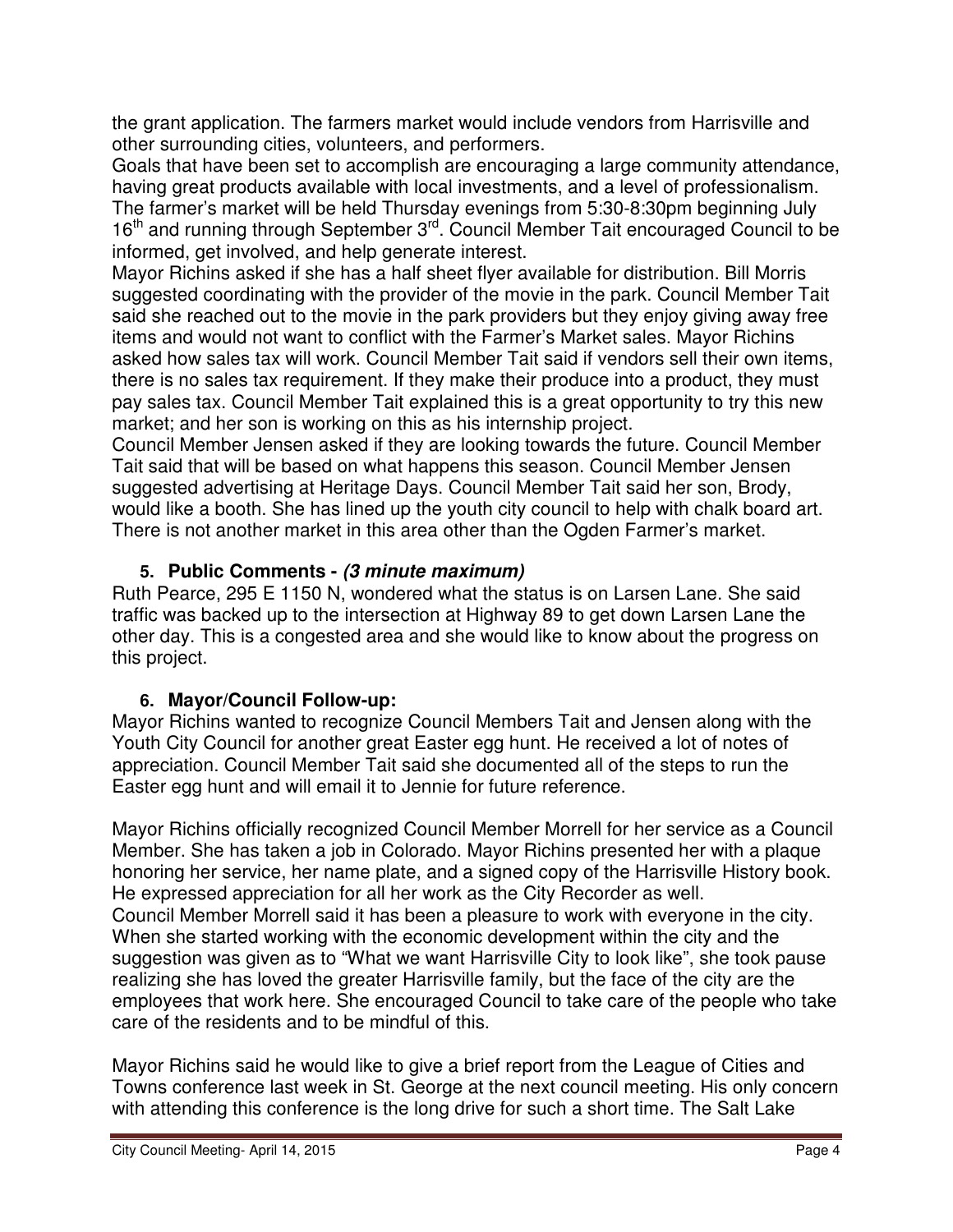conference is actually a day longer. Council Member Jensen said she didn't feel like there was a large variety in the St. George conference; there were a lot of the same redundant classes. Mayor Richins encouraged her to fill out the survey.

Council Member Jensen expressed her concern again with speeding on her street. Chief Jackson asked what time of day she is noticing this. She said particularly during the night. Chief Jackson asked if she knows who it is. She said all kinds of people. She is the only house on this road and the sidewalk is not in place yet. Chief Jackson explained they patrol that area the same amount of time as throughout the rest of the city.

# **7. Adjourn.**

Mayor Richins motioned to adjourn at 7:39 pm.

## **8. Budget Work Session**

Mayor Richins called the work session to order and turned the time over to Lynn Fortie. Lynn Fortie gave a brief overview of the city budget. He explained the general fund is the main operating fund. The capital projects fund is where money is transferred for long term savings. Enterprise funds like sewer, storm water, garbage are funded by fees. The motor pool fund is where we purchase vehicles and then lease them to ourselves by paying back this fund. He also explained how to read the budget worksheet. Mayor Richins said they will go over a few things during this session and asked Lynn Fortie to highlight the changes.

Lynn Fortie explained the changes; the budget remains relatively the same for the most part. He did increase the budget for projected sales tax. There is no plan for a property tax increase but this will be adjusted a little for new growth. He will put in the appropriate numbers when he gets them from the county.

Bill Morris asked how far along the Plushnest development is built out. Gene Bingham said total developments are averaging about 30 permits per year. There are an estimated 90 building permits available and project them built out over the next three years. Mayor Richins commented this could possibly be a big year for building.

Lynn Fortie said fines and forfeitures are doing better so he's projected a little higher for next year. He also explained how the Class C road projects are shown through the budget. This shows as a revenue but has already been collected through the Class C Road fund, but is necessary because we will be spending this money. Gene Bingham commented we like to keep a healthy balance in this fund.

There is a slight increase in the Mayor and Council payroll based on the ordinance that gives an increase each year of service. There is a 3% merit increase calculated for employees; that number can change. There was a 7% increase on health insurance, dental should not increase. Council Member Tait questioned the health increase, asking if that was above the increase last year. Mayor and Council discussed the increase from last year. Mayor Richins reminded Council the broker was able to reduce the increase last year and remain with PEHP. The average is higher than the 7%.

One change in the administration budget is Nikki Green going full time. Lynn Fortie explained Jackie VanMeeteren's salary will now be fully funded through the police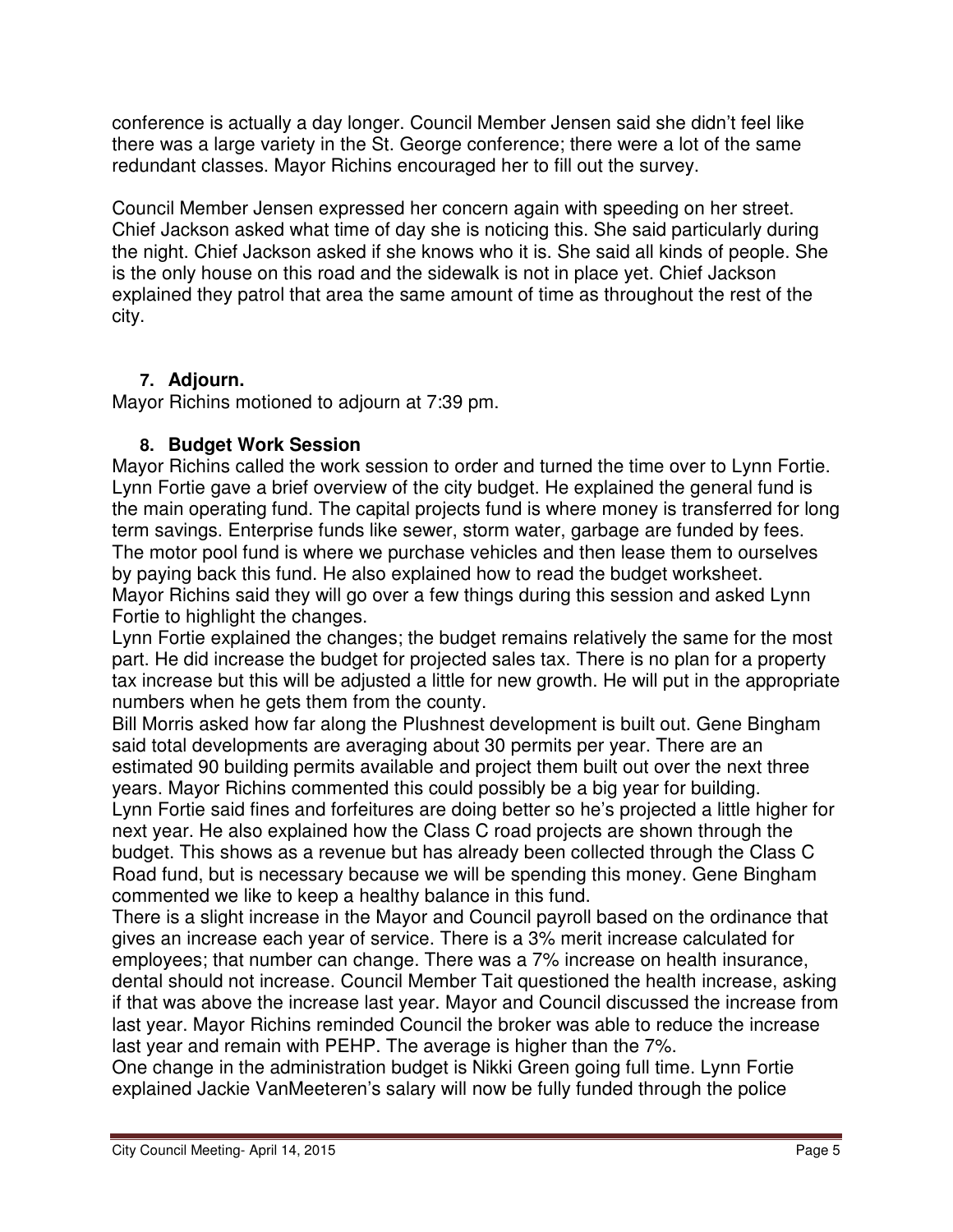department. Keith Wheelwright reminded Council this is based on the conflict of interest with police and court being combined. Max Jackson said having the police files and court files in the same room is a conflict. Mayor Richins said they will remain in the same room because of the logistics of the office space. There was a slight change to the benefits portion because benefits for Jackie were removed and Nikki will not be taking benefits through the city.

Another change is the added benefits for Bill Morris. Mayor Richins said Bill Morris is the only part time salaried person employed with the city. His current contract states no benefits but that will have to be changed.

Gene Bingham asked if the Mayor and Council would consider reinstating the 401K benefits. Council Member Jensen suggested considering giving a larger contribution to employees who are not receiving health benefits. Max Jackson gave a brief history of how the 401K contribution has been whittled away over the years. Council Member Jensen commented the salaries are lower for city employees and they should be compensated with benefits. Council Member Jensen suggested giving at least 1% into the 401K and let the employees decide to contribute more. Gene Bingham he currently matches the full amount but can't speak for every employee. Keith Wheelwright said there are employees that cannot afford to contribute to their 401K and are not receiving the match. He referred to the current 2% match contribution up to 4%. She asked if employees receive a pension. Lynn Fortie defined the pension as the primary retirement and gave a brief explanation of the pension amount.

Lynn Fortie explained the computer equipment line item has been increased due to the purchase of a new server. Mayor Richins asked for this to be added as a budget note. Keith Wheelwright said this server purchase will also benefit the police department. Park Development fees have increased because these funds will be spent this year. The cabin accounts are being moved to non-departmental. Mayor Richins asked if the election costs could be changed to the amount proposed earlier as the projected cost. Bill Morris said the animal control rates will be increasing by about 20%.

The police department is asking to purchase three new vehicles through the motor pool. That budget line item is adjusted because other vehicles have dropped off. The police purchased one vehicle last year. Keith Wheelwright explained two vehicles are becoming maintenance problems. They are pleased with the sell back rate they are getting through the auction. Max Jackson informed Council because they are working towards being an all Ford fleet the people at Westland Ford have been good to work with. Keith Wheelwright pointed out the emergency management trailer will not be purchased nor needed to be included in next year's budget.

Mayor Richins asked if they are anticipating gas prices will remain low. Staff responded yes.

Council Member Pearce asked for clarification on a budget line NAP in police. Lynn Fortie said there is a budget note for that item and Keith Wheelwright explained the purpose is related to dispatch. Mayor Richins asked about the police equipment increase. Keith Wheelwright explained they are purchasing dash cameras. They have previously been getting these through a grant from the state. Max Jackson said if they don't need to use this, they will not spend it. Keith Wheelwright explained they are also having an issue with radar units as well. There is also an additional line item for SWAT. Max Jackson explained we have contributed through man power in the past for the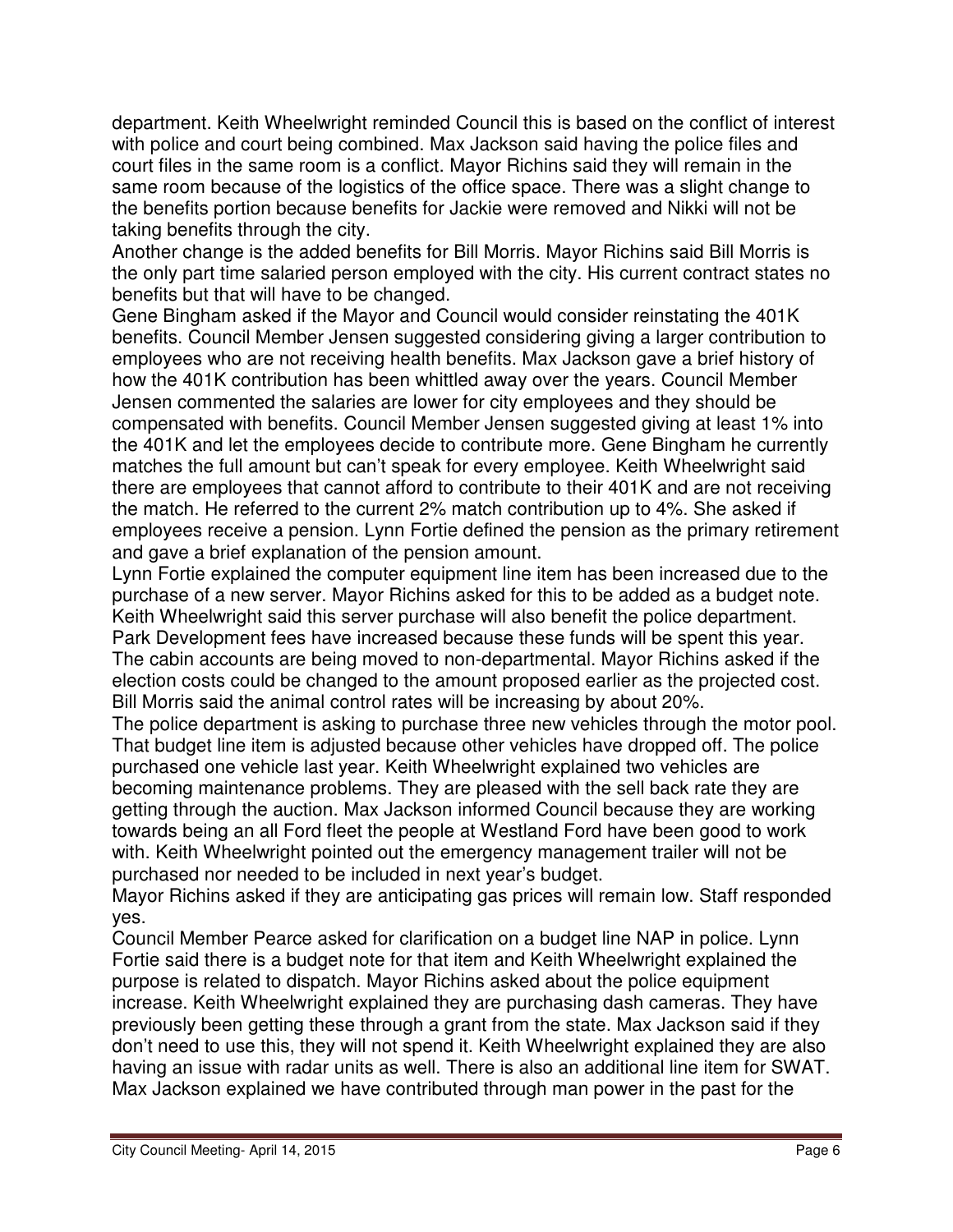SWAT but currently do not have an officer participating. This covers the cost as we need the support system.

Lynn Fortie said he would like to treat the North View Fire item differently this year; this is basically a pass through account. Building/Inspections and Planning will remain the same.

There are a few changes with the Public Works budget. A new full time employee has been added. Bryan Fife is being moved 100% to Parks, along with Jed Jones. Gene Bingham gave a brief history and the need for additional man power. Due to the creation of the Parks Department he is left with the need for another full time employee. Dan Funk has an incredible work load and is not always available for public works type duties. He has so many additional job duties with building maintenance, maintaining the public works fleet, and also the parks equipment. Gene Bingham said this leaves him significantly understaffed. An additional employee will eliminate the overload and address the growth with the new subdivisions. We need additional help to be able to maintain the level of service we currently offer.

Lynn Fortie reminded Council the Class C Road funds do not deplete the general fund. Council Member Jensen asked for clarification on what classifies a road as Class C. Gene Bingham explained it must be an improved dedicated right of way road to qualify as a Class C road. The calculation is based on the square road miles and population. An example of a Class C road would be the street Council Member Jensen lives on and an example of one that does not qualify would be Chugg Lane or parking lots. Mayor Richins asked if all the slurry seal and chip seal projects are paid out of Class C road funds. Gene Bingham confirmed they are.

Public Works budget also has the purchase of a truck with plow and Kubota mower. These are both replacing 10-year-old items. Gene Bingham explained that the order deadline for new trucks is approaching April 29<sup>th</sup>. Mayor and Council gave discussion with regard to the wear and tear on vehicles. He asked Council for the "go ahead" to order the new truck. Mayor and Council agreed to order the new truck based on the length of time to order new equipment.

Lynn Fortie gave a brief overview of the Parks and Recreation budget. Both Bryan Fife and Jed Jones have been moved over 100% to this budget. Gene Bingham explained the process of calculating the seasonal part time employees. This gave a slight savings. Mayor and Council discussed changing the Merrill Harris line item to Orion Jr. High Employee. Council Member Jensen said the basketball coordinator did a great job. Bryan Fife said he has received a lot of positive feedback. He informed Council he could not get a commitment from Orion Jr. High to run the volleyball program so it looks like this probably will not happen. Mayor and Council gave discussion about the lack of recreational facilities in the area. Council Member Jensen suggested Bryan look into using Majestic Elementary for volleyball.

Bryan Fife outlined the line items in the recreation budget. He explained the AYSO is not interested in reserving the fields. It would require another employee just to maintain the fields. He is currently not receiving any negative feedback about the fields not being available and will leave the scheduling up to the AYSO. These items will no longer be necessary in the budget.

He outlined the inventory required to sustain providing shirts and hats for baseball/softball. The initial setup costs are listed this budget year but will not be more